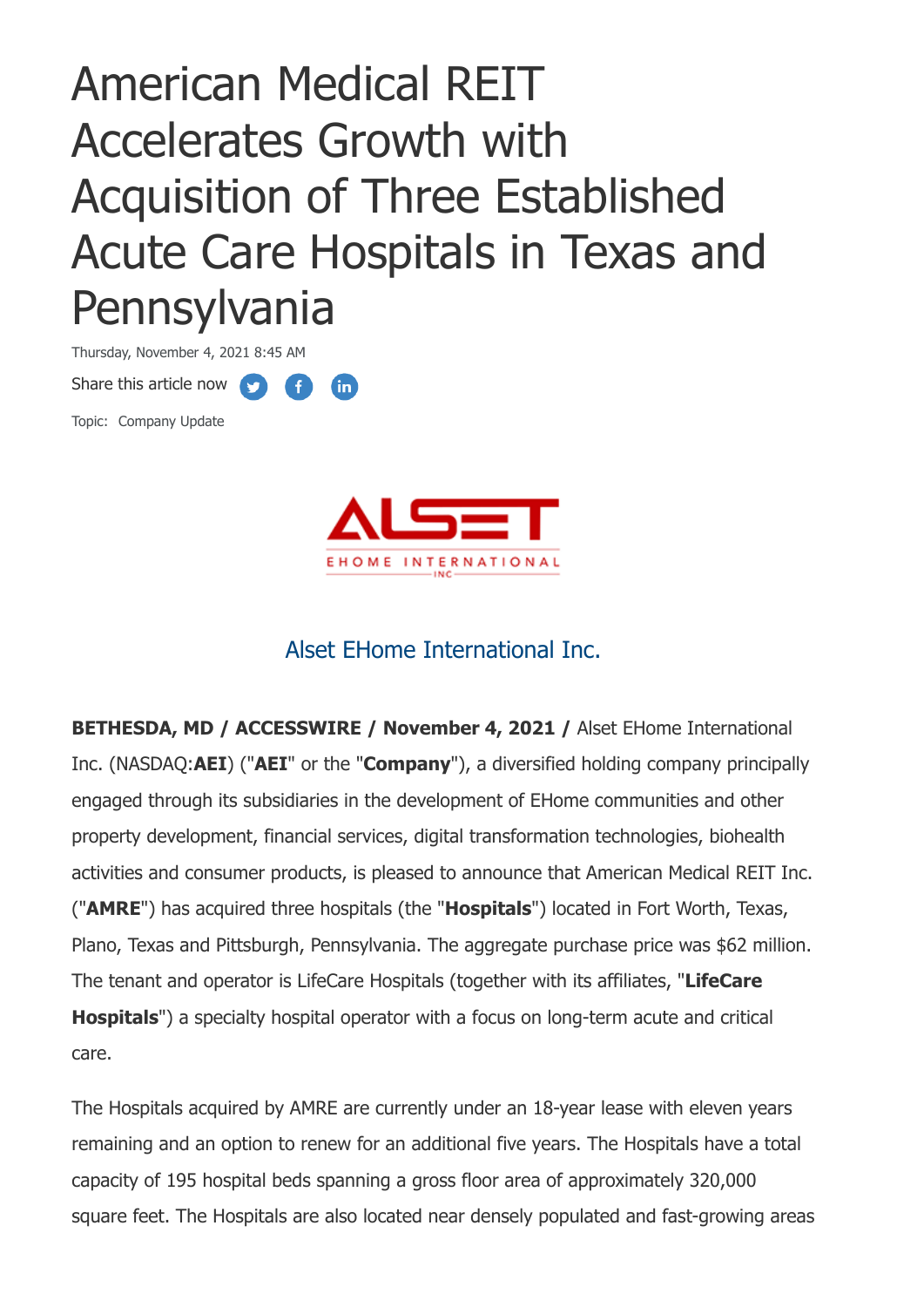that are easily accessible by patients and clients due to their close proximity to state highways. Furthermore, they have been accredited by The Joint Commission and are Medicare-certified. In 2015, these Hospitals were awarded the Quality Respiratory Care Recognition accolade issued by the American Association of Respiratory Care.

LifeCare Hospitals has lengthy experience in operating long term and acute care facilities. Since 1992, LifeCare Hospitals' early intervention and early mobilization treatment program addresses those patients that require a length of stay greater than 5 days in the ICU/Critical care setting. LifeCare Hospitals provides these patients with additional resources that are not normally provided in traditional hospital settings to enhance the recovery process. LifeCare Hospitals operates a behavioral health hospital in Pittsburgh that delivers innovative behavioral health care by providing patient centered therapeutic interventions in a safe, compassionate, and personalized recovery environment.

DSS Securities, Inc., a subsidiary of DSS, Inc., is the majority shareholder of AMRE. In connection with this transaction, Alset International Limited and one of its wholly owned subsidiaries have collectively loaned an additional \$8.55 million to AMRE. DSS Securities, Inc. loaned \$800,000 to AMRE. American Pacific Bancorp, Inc., whose main shareholders are the Company and DSS, Inc., loaned AMRE \$13.9 million.

"Following AMRE's maiden acquisition of Ivy Brook Medical Center in June this year, we are pleased to report AMRE has expanded its portfolio with three additional quality hospitals which we believe will position us to create sustainable dividends and build value for our shareholders over the long term," commented Mr. Heng Fai Chan, Chairman and Chief Executive Officer of the Company. Mr. Chan added, "We continue to believe that the medical REIT space is a scalable and lucrative business model resilient to macroeconomic fluctuations. Looking ahead, we intend to focus our attention on advancing additional acquisitions through our pipeline of high-quality healthcare assets so as to accelerate growth for AMRE."

#### **About American Medical REIT Inc.**

AMRE provides financing solutions to leading medical operators by acquiring licensed patient treatment facilities in various communities and delivering reliable, secure, and competitive cash returns to our investors. AMRE focuses on credit worthy single-tenant,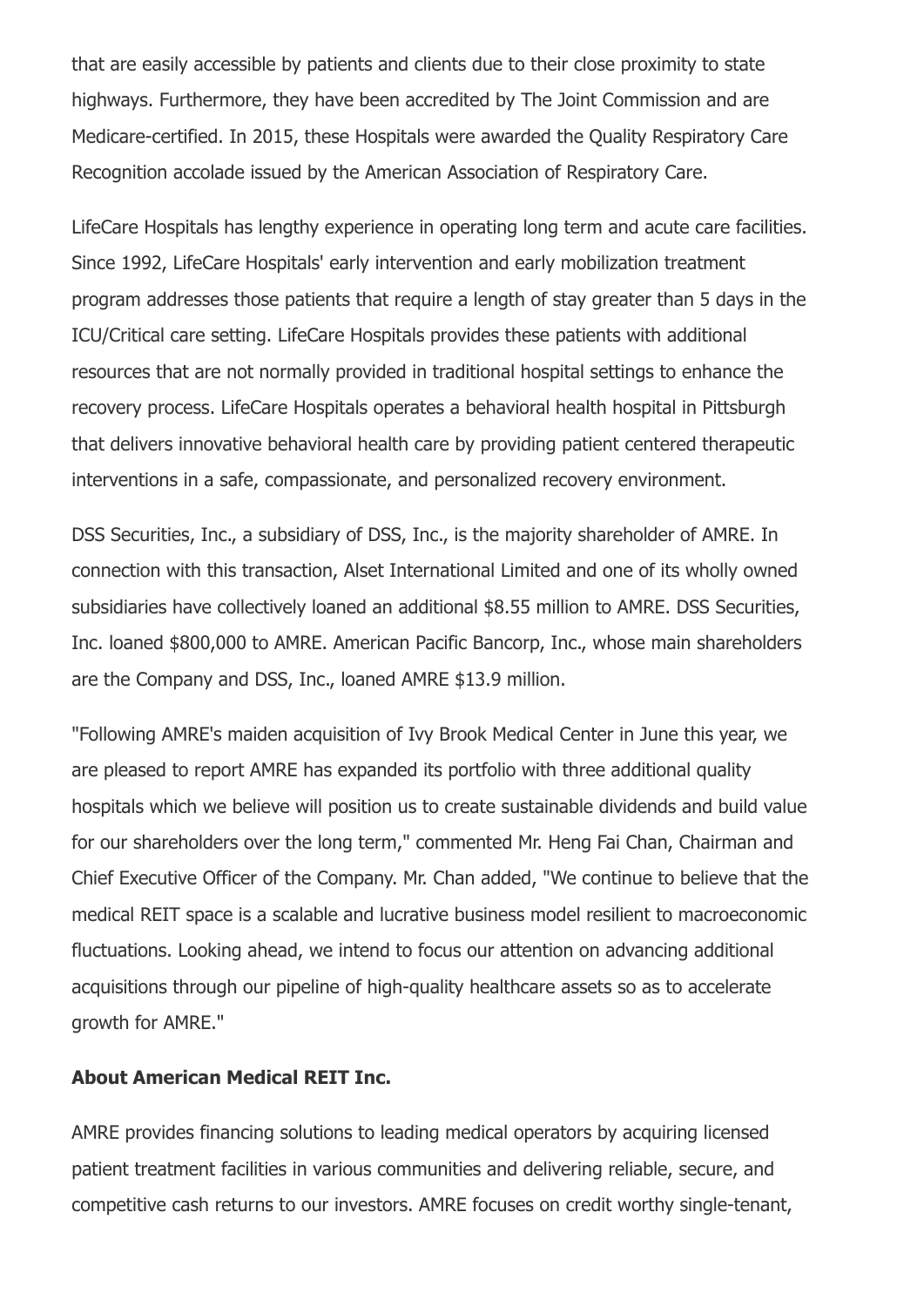single property transactions in the \$10-\$60M range and portfolio deals of larger scale, having initial rental yield in the 7-9% range and to pay a quarterly dividend up to 8% in annualized yield to the investors.

For more information, please visit: [www.americanmedreit.com.](https://pr.report/nDYptfr1)

### **About American Pacific Bancorp, Inc.**

American Pacific Bancorp, Inc. is a bank holding company, focused on the lending business and acquiring equity positions in commercial bank(s) in the United States. APB is managed by a team of bankers and entrepreneurs whose shared vision is to build a robust, integrated technologically advanced bank holding company. APB envisions establishing a unique, customer-centric, globally focused entity that provides banking services through digital channels.

For more information, please visit: [https://www.amerpacbancorp.com/](https://pr.report/Cg3dlF9O).

## **About DSS, Inc.**

DSS is a multinational company operating business segments in blockchain security, direct marketing, healthcare, consumer packaging, real estate, renewable energy, and securitized digital assets. Its business model is based on a distribution sharing system in which shareholders will receive shares in its subsidiaries as DSS strategically spins them out into IPOs. Its historic business revolves around counterfeit deterrent and authentication technologies, smart packaging, and consumer product engagement. DSS is led by its Chairman, Heng Fai Chan, a highly successful global business veteran of more than 40 years specializing in corporate transformation while managing risk. He has successfully restructured more than 35 corporations with a combined value of \$25 billion.

For more information, please visit: [http://www.dsssecure.com](https://pr.report/rv7DBq8j).

# **About Alset EHome International Inc.**

Alset EHome International is a diversified holding company executing on its vision to accelerate sustainable healthy living with a focus on the development of EHome communities and other property development, financial services, digital transformation technologies, biohealth activities and consumer products. Through its operating subsidiaries, AEI's mission is to provide a healthy living ecosystem that drives long-term